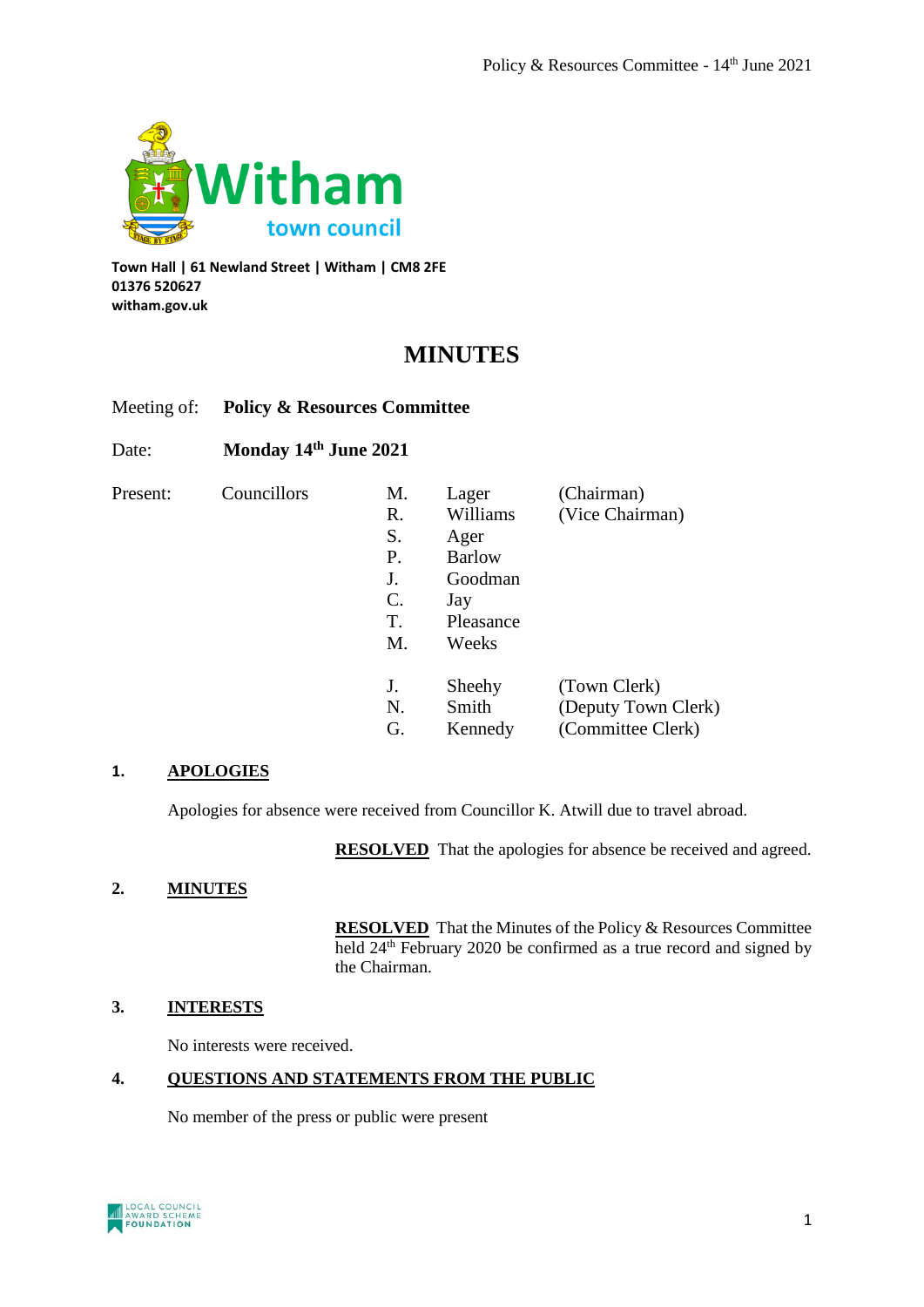# **5. TOWN CLERK'S REPORT**

The Town Clerk raised the mechanism for the Town Clerk's report to make it a productive item. He suggested that a precis of staff meetings could give insight into work currently being undertaken and proposed that a new format be provided to the Full Council going forwards. The suggestion was made that for Full Council Meetings details of correspondence received could be included along with progress of business.

The Town Clerk explained that in light of the Government's announcement not to ease covid restrictions, it would be necessary to consider how to hold the next Full Council Meeting.

A discussion took place considering options to hold the Meeting in the Council Chamber, elsewhere, video link or to go outside. Members were mindful that a risk assessment would be required if the Meeting was held in the Council Chamber and participants might need to be limited. The suggestion was made that live streaming Council Meetings on YouTube should be considered in the future.

> **RESOLVED** That a face-to-face Full Town Council Meeting be held on 28th June 2021 in the Town Hall subject to a risk assessment to ensure compliance with covid restrictions.

## **6. MEMBERS' ATTENDANCE AT MEETINGS**

Details of Members' attendance at Meetings were received.

**RESOLVED** That the details be received and noted.

# 7. **COMPLAINTS POLICY SUMMARY RECOMMENDATIONS**

The revised Public Complaints Procedure and review notes were received.

Members agreed that anonymous complaints would not be entertained and that a cross reference should be made to the Whistleblowing Policy which is a separate issue.

> **RESOLVED** That the Public Complaints Procedure be received and adopted subject to anonymous complaints not being entertained and a reference to the Whistleblowing Policy being a separate issue.

## **8. PRESS AND MEDIA POLICY**

The revised Press and Media Policy was received.

The suggestion was made that Chairmen should be more proactive and give the Town Clerk draft press releases on Town Council achievements/activities.

> **RESOLVED** That the Press and Media Policy be received and agreed.

## **9. BODY WORN CAMERA POLICY**

The Body Worn Camera Policy was received.

**RESOLVED** That the Body Worn Camera Policy be received and agreed.

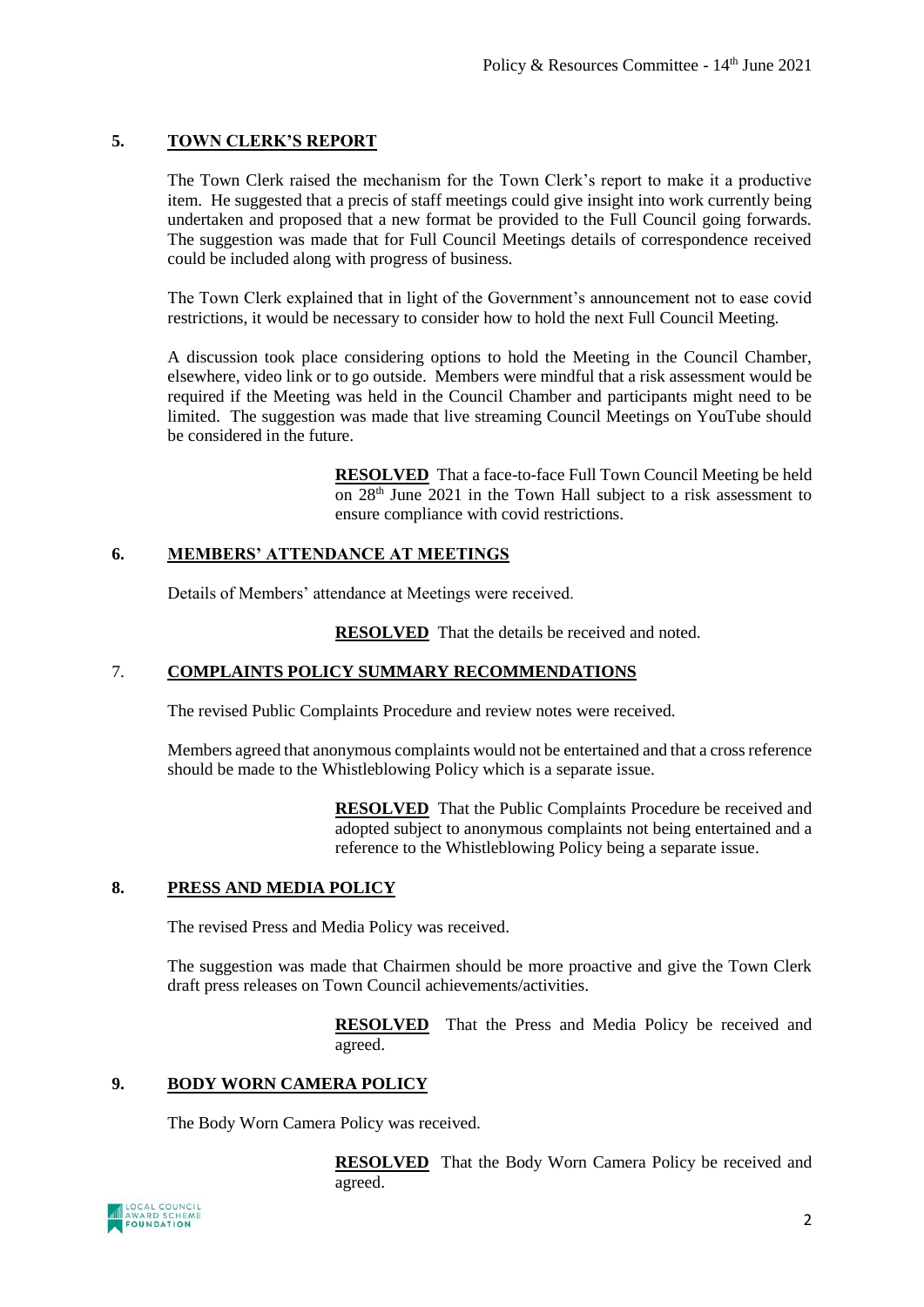## **10. DEATH OF A SENIOR NATIONAL FIGURE PROTOCOL**

The protocol on the Death of a Senior National Figure was received.

**RESOLVED** That the protocol on the Death of a Senior National Figure be received and agreed.

## **11. WALDBRӦL VISIT**

Members discussed the official visit to Waldbröl, noting that it was the  $35<sup>th</sup>$  anniversary of the two towns twinning and financial arrangements.

Members agreed that the Town Mayor should attend the event, with transport and accommodation costs being met by Town Council. Suitable modest gifts relating to Witham should be provided and the Town Mayor be made aware that a speech would need to be given.

> **RESOLVED** That the Town Mayor should make an official visit to Waldbröl with appropriate expenses defrayed by Town Council.

## **12. COVID 19 GRANT**

Members were asked to discuss possible schemes to use the Government's Covid 19 Grant.

Members were unaware of the grant totalling £15,143.00 and were disappointed that the District Council had not made the Town Council aware of the grant sooner. The restart grant was to assist in covering lost income from the closure of the Information Centre and loss of hall hire. Members suggested that the grant should be for the community with part used for events and the remainder towards improvements in James Cooke Wood.

> **RESOLVED** That £10,000 of the Government's Covid 19 Grant be used for James Cooke Wood improvements and the remainder go into the Events' budget.

#### **13. FINANCIAL STATEMENTS**

#### **(a) BANK RECONCILIATION**

The Bank Reconciliations to 30<sup>th</sup> April 2021 were received.

**RESOLVED** That the Bank Reconciliation to 30<sup>th</sup> April 2021 be received, agreed and signed by the Chairman.

#### **(b) SCHEDULE OF RECEIPTS AND PAYMENTS**

The Schedule of Receipts and Payments to 30<sup>th</sup> April 2021 were received.

**RESOLVED** That the Schedule of Receipts to 31<sup>st</sup> March 2021 totalling £11,259.71 and to  $30<sup>th</sup>$  April 2021 totalling £371,205.89; and the Schedule of Payments to  $31<sup>st</sup>$  March 2021 totalling £68,432.86 and to  $30<sup>th</sup>$  April 2021 totalling £68,761.24 be received, agreed and signed by the Chairman.

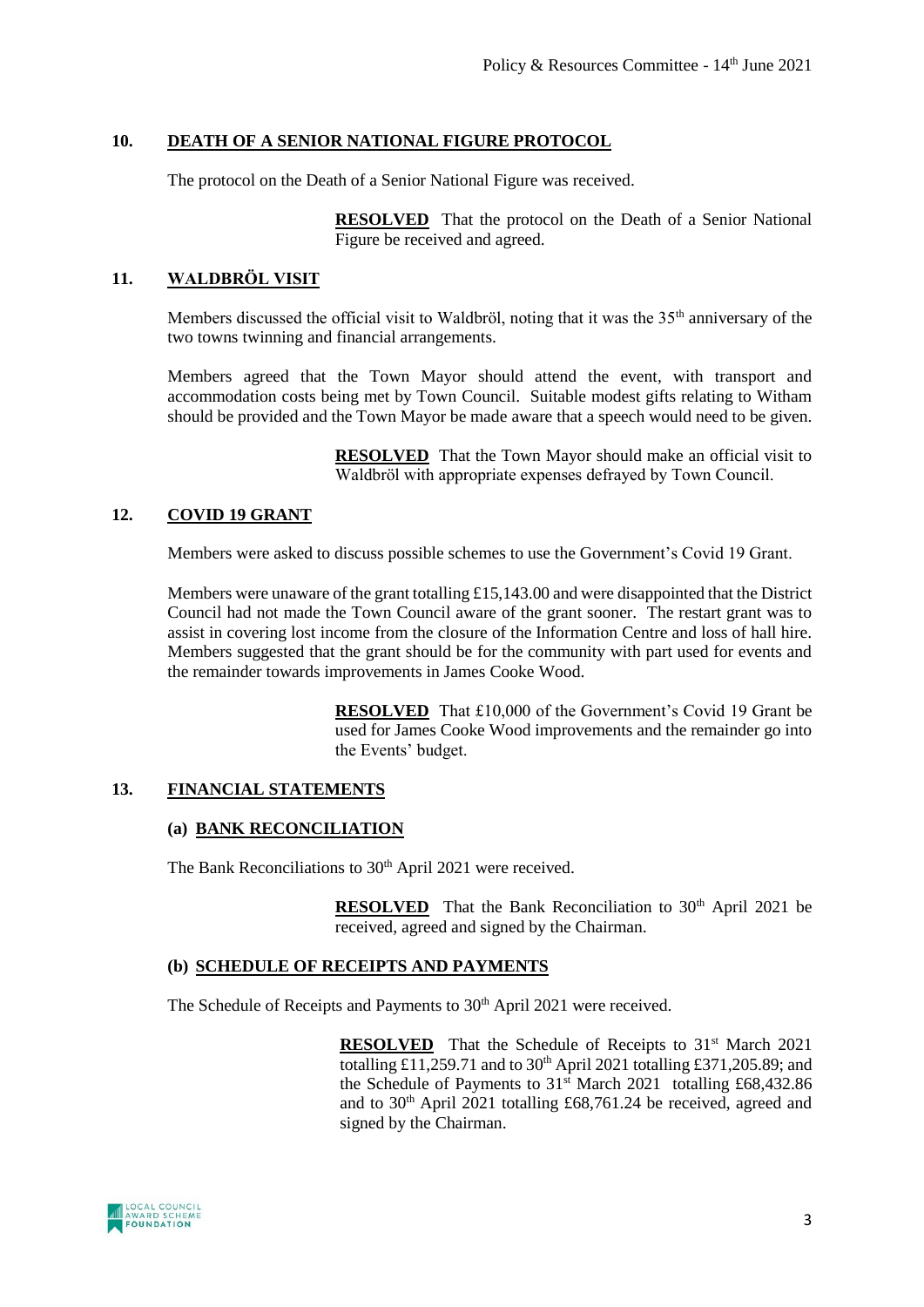## **(c) BUDGET STATEMENTS AND EARMARKED RESERVES**

The Budget Statements for the year end  $2020 - 2021$  and to  $30<sup>th</sup>$  April 2021, and the earmarked reserves were received.

Members discussed the earmarked reserves and whether it would be appropriate for some of the smaller budget lines to be removed. It was considered that the reserves for improvements to Whetmead would be better utilised for the James Cooke Wood project. The reserves for Puppet Festival and Community Day could be removed whilst it was important to build up funds for CCTV, Elections and Equipment Replacement.

> **RESOLVED** That the Town Clerk investigates figures and projections for earmarked reserves to make a full proposal.

> **RESOLVED** That the Budget Statements for the year end 2020 –  $2021$  and to  $30<sup>th</sup>$  April 2021, and the earmarked reserves be received, agreed and signed by the Chairman.

#### **14. FINANCE REPORTING**

A report on finance reporting was received.

The Chairman suggested that it would be useful to be provided with a regular cash flow report detailing areas of underspend. It was considered that as the software was unable to provide such a report it would be time consuming to prepare. The suggestion was made that the Town Clerk's report could provide the requested information.

> **RESOLVED** That the report be received and the Town Clerk's report be a vehicle for detailing projections.

#### **15. GENERAL RESERVE REVIEW**

Members were asked to review balances held against the Council's Treasury & Investment Policy and to consider any deposits or movements to be made.

It was recognised that the Town Council had a policy for secure investments which consequently had low returns. Members spoke about other ethical investments which could be investigated. The suggestion was also made that rather than specify that the current account balance should be maintained at approximately 50% of the annual precept, a range of 40 to 75% would give more flexibility.

> **RESOLVED** That the Town Clerk be asked to investigate options in regard to balances and if necessary the Council's Treasury & Investment Policy be reviewed.

#### **16. QUALITY COUNCIL REVIEW**

A report was received and Members asked to consider applying for Quality Council at this time and Quality Gold next year after a three year business plan and corresponding financial forecast was prepared.

Members agreed that this was a good way forward.

**RESOLVED** That the Town Council applies for Quality Council at this time and for Quality Gold next year.